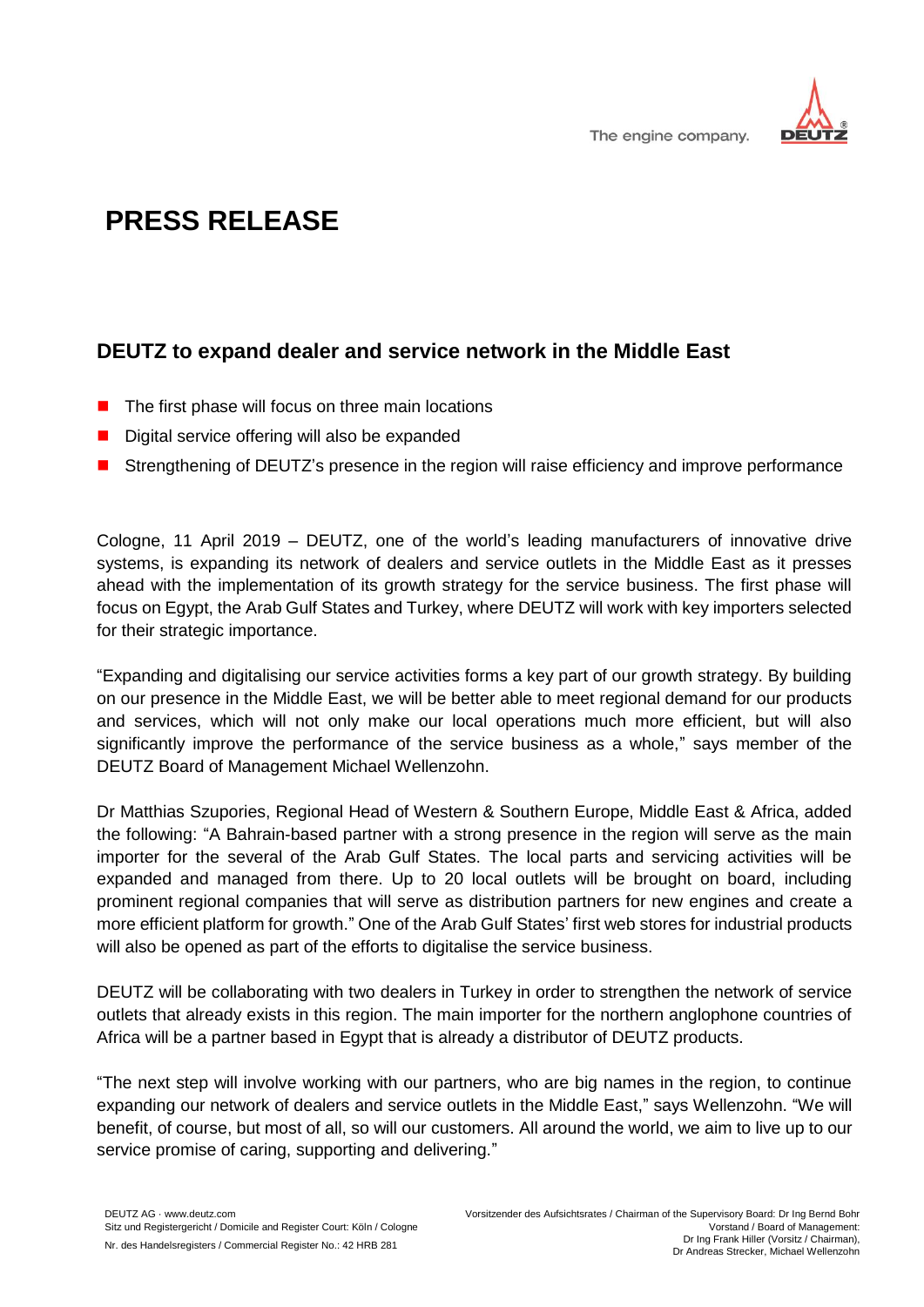The engine company.



Page 2



Caption (f.l.t.r.): Dr. Matthias Szupories (DEUTZ AG, Senior Vice President Central Sales Western & Southern Europe, Middle East and Africa), Hassan Al Mahroos (Chairman & CEO M.H. Al Mahroos BSC (C)), main importer for Saudi-Arabia and Bahrain, and Markus Schneider (DEUTZ AG, Head of Sales and Service Middle East & Africa) at bauma 2019

## *About DEUTZ AG*

*DEUTZ AG, a publicly traded company headquartered in Cologne, Germany, is one of the world's leading manufacturers of innovative drive systems. Its core competences are the development, production, distribution and servicing of diesel, gas and electric engines for professional applications. It offers a broad range of engines delivering up to 620 kW that are used in construction equipment, agricultural machinery, material handling equipment, stationary equipment, commercial vehicles, rail vehicles and other applications. DEUTZ has around 4,700 employees worldwide and over 800 sales and service partners in more than 130 countries, and in 2018 generated revenue of €1,778.8 million.*

*Further information is available at [www.deutz.com.](http://www.deutz.com/) DEUTZ at bauma 2019: Hall A4, Stand 327*